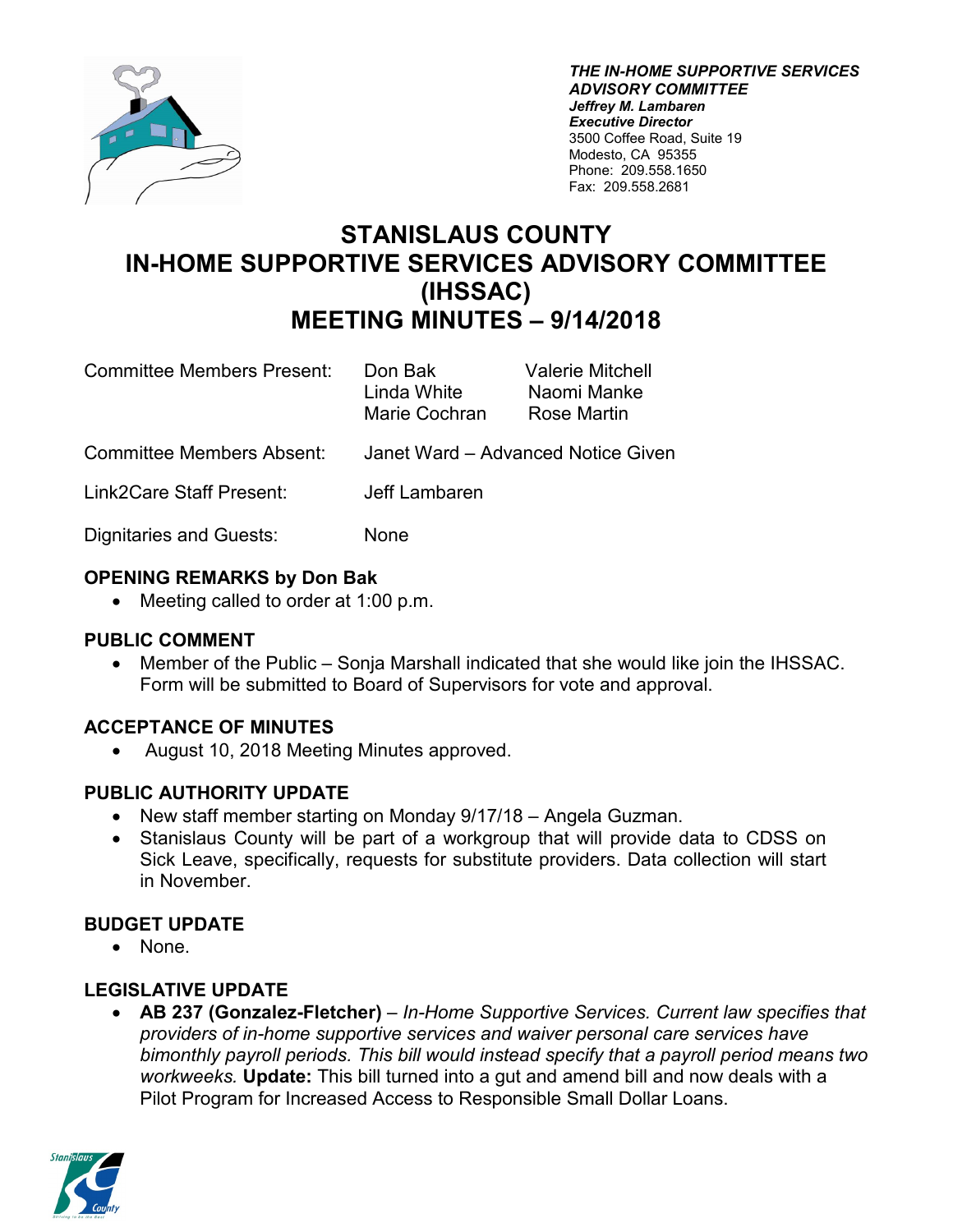- **AB 2872 (Carrillo)** *In-Home Supportive Services. This bill would require the California Department of Social Services (CDSS) to designate the hours, per county, to compensate providers of IHSS for educating other providers, using peer-to-peer training, in subject areas relating to the program, including how to enroll as a new provider and how to navigate the program, as specified.* **Update:** Bill was heard 4/10/2018 and passed out of Assembly Human Services and is now referred to Assembly Appropriations Committee. **Update #2:** Still in the Assembly Appropriations Committee Suspense File. **Update #3**: Now with Senate, waiting for action. **Update #4:** With Senate Appropriations scheduled to be heard August 6, 2018. **Update #5:** This bill was enrolled to the Governor on 9/7 and is currently awaiting final action by the Governor.
- **AB 3200 (Kalra) –** *Public Social Services: SSI/SSP. This bill would increase SSI/SSP benefit payment and would reinstate the Cost of Living Adjustment as of January 1, 2019 and continue to provide COLAs annually*. **Update:** Raise based on cost of living and index it for future annual increase. Hasn't been a COLA since 2011. Will sit with the Appropriations Committee. **Update #2**: Still in the Assembly Appropriations Committee Suspense File. **Update #3:** Now with Senate, waiting for action. **Update #4:** With Senate Appropriations scheduled to be heard August 6, 2018. **Update #5:** This bill failed to meet legislative deadlines pursuant to Rule 61(b),(15), and accordingly is dead for the 2018 legislative year.
- **SB 1040 (Dodd) -** *In-Home Supportive Services: natural disaster resulting in a state of emergency. Would expand the definition of "supportive services" to include all needs and services required during a natural disaster resulting in a declared state of emergency, and authorize, under those same circumstances, a county to allocate additional hours of supportive services. The bill would require a county to use a void and reissue warrant process for any provider who lost or had damaged and un-cashed warrant because of a natural disaster resulting in a state of emergency. The bill would require a county, including a city and county at the next update to its emergency plan, to integrate and require the assessment and provision of supportive services to IHSS recipients.* **Update:** Passed out of the Senate Human Services and is with Senate Appropriations Committee. **Update #2:** This bill has been dual referred to Assembly Human Services and Assembly Housing Committees, where it has yet to be scheduled for hearings. **Update #3:** Amended in the House of Origin, it was read for second time, and then re-referred to the committee where it originated. Bill will likely move ahead. **Update #4:** Now with Assembly Appropriations to be heard in August. **Update #5:** This bill was enrolled to the Governor on 8/24 where it is awaiting final action by the Governor.
- *21st Century Cures Act/ "Electronic Visit Verification" requirement is part of the federal "21st Century Cures Act" that was passed overwhelmingly by Congress in late December 2016 and signed into las by President Obama in his final weeks in office.*  **Update:** The President put a 1-year extension on this legislation to allow states more time to work with stakeholder group and work on readiness.

#### **IHSSAC WEBSITE UPDATE**

- Working on combined PA/IHSSAC Newsletter.
- Webmaster to post on website.
- Reminder to members to turn in articles.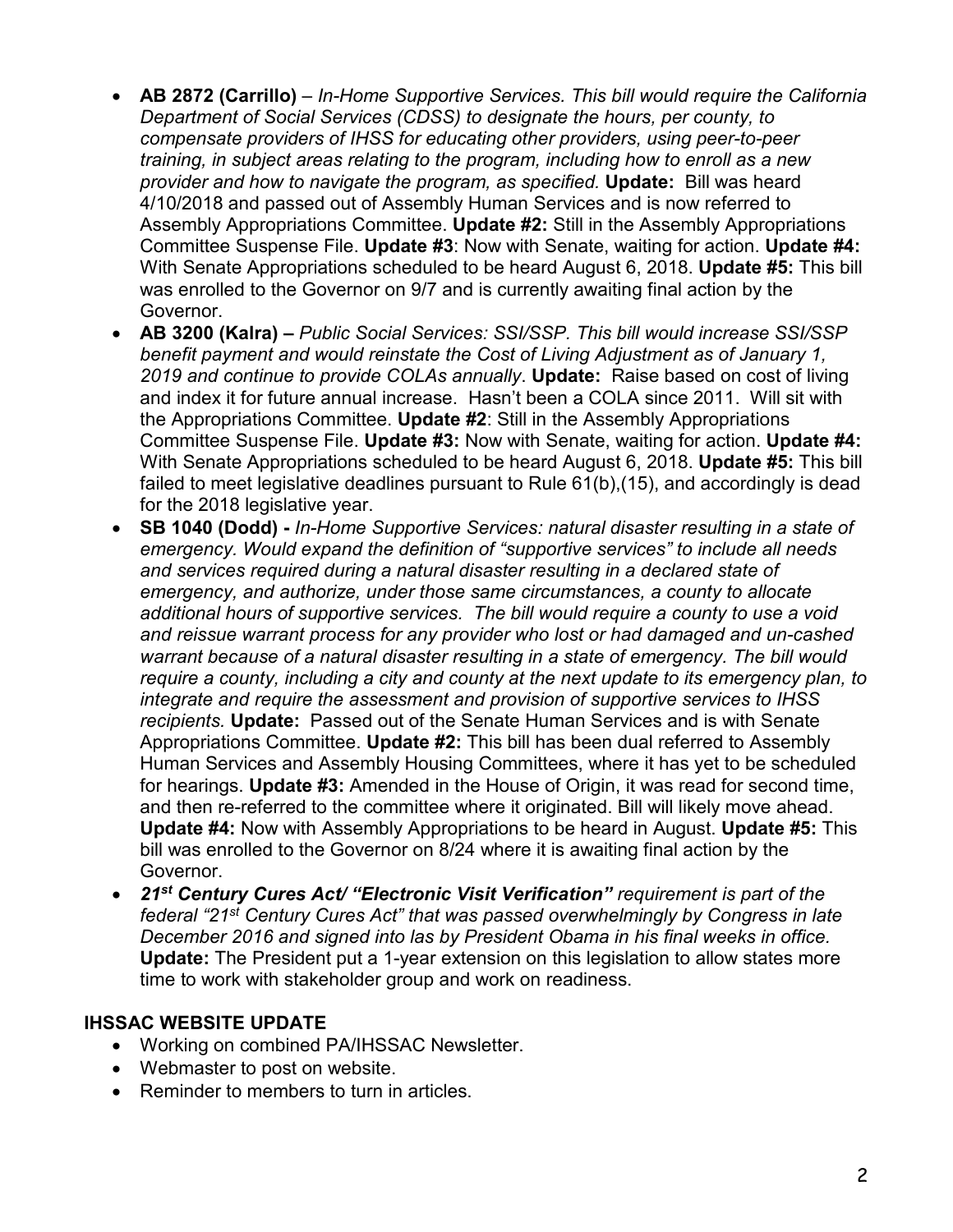#### **DISCUSSION FROM PLANNING MEETING ON AUGUST 10, 2018**

- Purpose Being an advocate through education and improve services for recipients and providers. Advocacy, education, and understanding.
- Committee Accomplishments
	- o Explore information about a non-profit 501/C3.
	- o Better the services to recipients and providers.
	- o Keep pace with the changing demographics in our county.
- Future Accomplishments
	- $\circ$  To understand what this group is about.
	- o Staying informed on rules and regulations.
	- o Help to improve the needs of recipients and providers.
	- o Getting the word out about IHSS.
	- o Educating individuals and members about the program.
	- o Advertising to the general public.
	- $\circ$  Improve understanding of each group of their rights and responsibilities.
	- o Improve quality of services, so each group has satisfaction in receiving and giving the services and reward/pay.
- Board Members Personal Goals
	- $\circ$  Case of Access Transportation to location.
	- o Better Educated-
		- Know more about board.
		- **Policies**
		- **IHSS Rules**
		- **Legislation/Funding**
- Outreach
	- o Developing flyers to get the word out.
	- o Advertising
	- o Potentially using Modesto Bee section About The Region
	- $\circ$  Events Healthy Aging Summit
	- $\circ$  Explore advocacy through the use of social media
	- $\circ$  How to reach out to certain groups
		- Recipients Current mailing list.
		- **Social Workers Presentations at hospitals and nursing homes.**
		- Providers Educate family medical practitioners, counselors, and churches.
		- General Public Schools, nursing programs, radio, self-help groups, United Way, and service clubs.
- $\bullet$  To Do List
	- o Work on the IHSSAC brochure/flyer.
	- o Work on presentation packet and training for presentation– Linda, Janet, and Valerie.
	- o List of events Don
		- Members can present at Healthy Aging and Fall Prevention Summit on Friday, October 19, 2018 from 8:00 a.m. – 1:00 p.m. at Modesto Centre Plaza. A free event for older adults and their caregivers.
			- Health Screenings and Services
	- o Schedule volunteers from the Board.